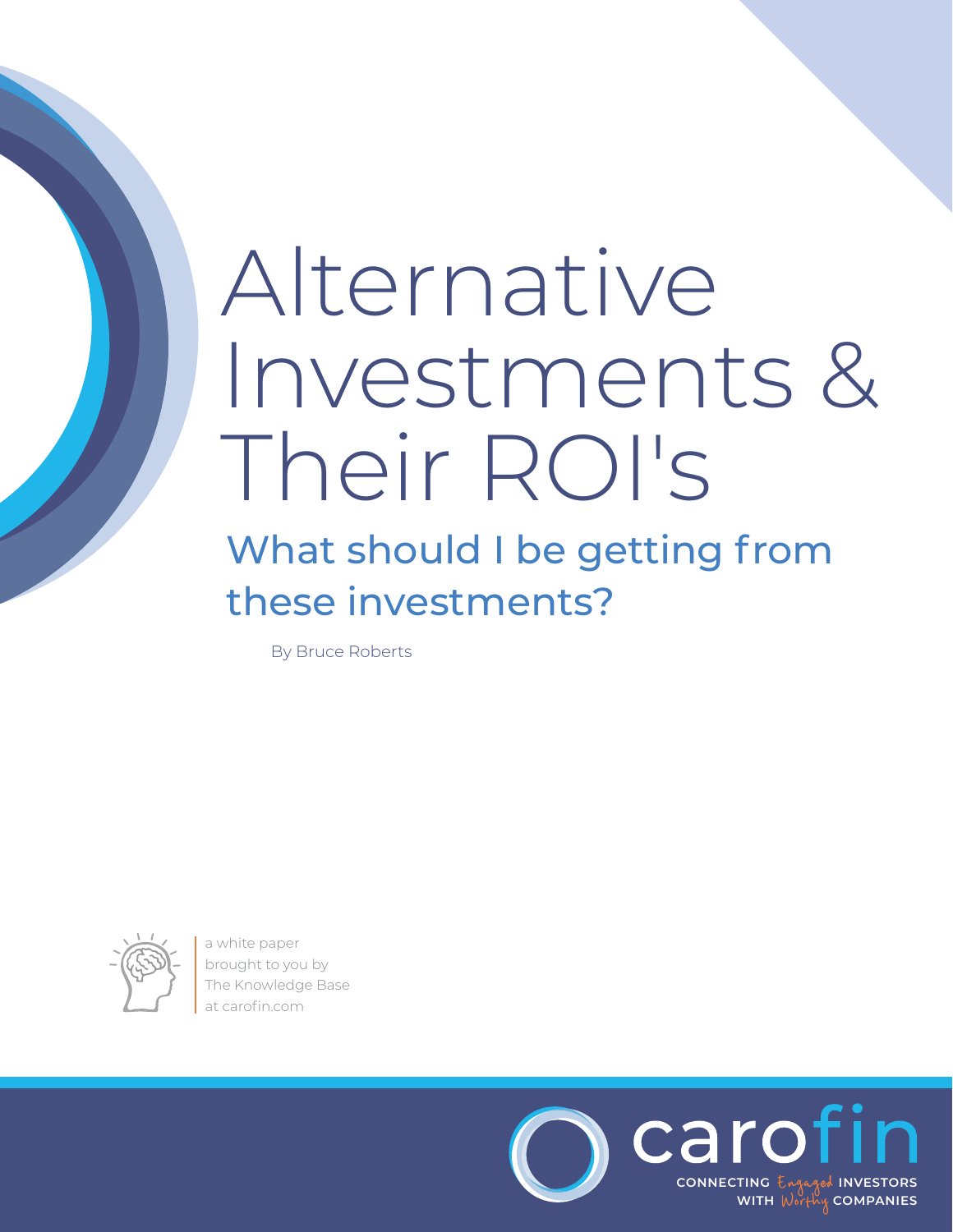# Summary

In a world where stock prices and bond yields can be easily found on your phone, 24/7, you may be surprised how challenging it is to confirm whether the terms of a private placement securities offering are fair. Given that the private securities markets (over \$2.4 trillion/year raised in the U.S.') are now larger than the public markets, this is particularly perplexing – but it doesn't have to be.

> This White Paper addresses direct investment in private placements (not fund investments) and the return on investment (ROI) investors should expect.

## **THE PRICING OF PRIVATE SECURITIES IS OBSCURED BY SEVERAL FACTORS:**

- ) They're private. Private placements can't be advertised; they are discrete offerings;
- Each is unique (start-up to more established businesses, technology-based to traditional industries, highly structured securities, etc.);
- ) Third-party analysis common to public securities doesn't exist for private investing (credit ratings for debt, equity research for stocks)
- Pricing norms for a given class of securities are the province of narrowly-focused private funds – they don't often share this information with individual investors.
- Even professional investors in this market are somewhat "siloed," typically investing only in a certain class of security (venture capital, subordinated debt, etc.). **Footnotes**

*1 Wall Street Journal, April 2018*

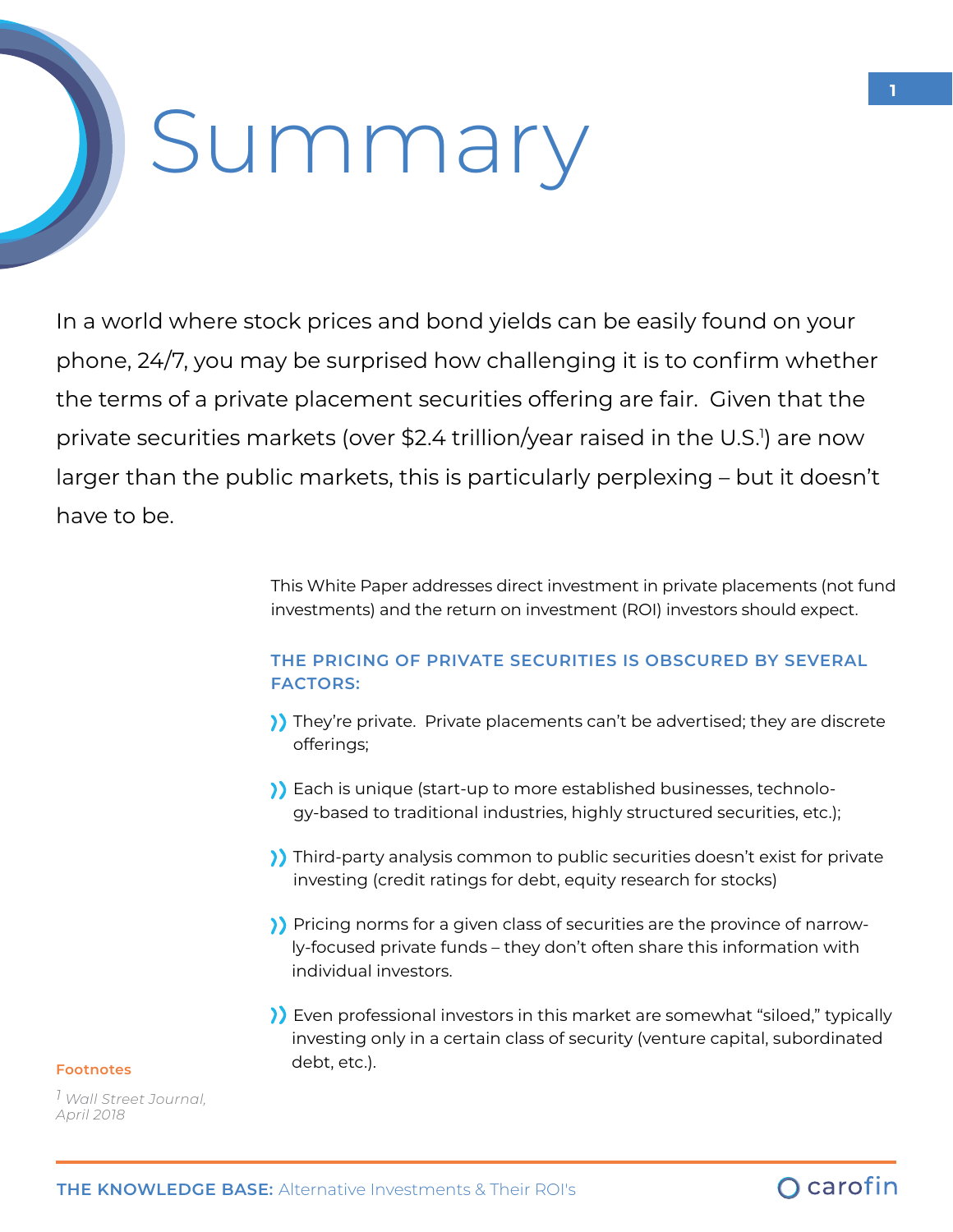Carofin and its affiliates have conducted 200+ private placements, offering the full range of private debt and equity securities, for over 20 years. We address the continuum of private offerings — from senior secured debt to early-stage venture capital — and the typical ranges of ROI's appropriate to each.

#### **THIS WHITE PAPER PROVIDES:**

- A framework for considering investment returns across the major categories of private investment, and
- ) Our assessment of the range of returns which should be offered to you from each.

To get a solid grasp of this topic, we'll first review ways to look at ROI and, then, provide some basics regarding private placements. Next we'll contrast public to private securities markets and, finally, give you some ranges of ROI's for the various categories of securities.

What follows is a bit dry in places, but this is where your investment dollar meets the major private placement roads …

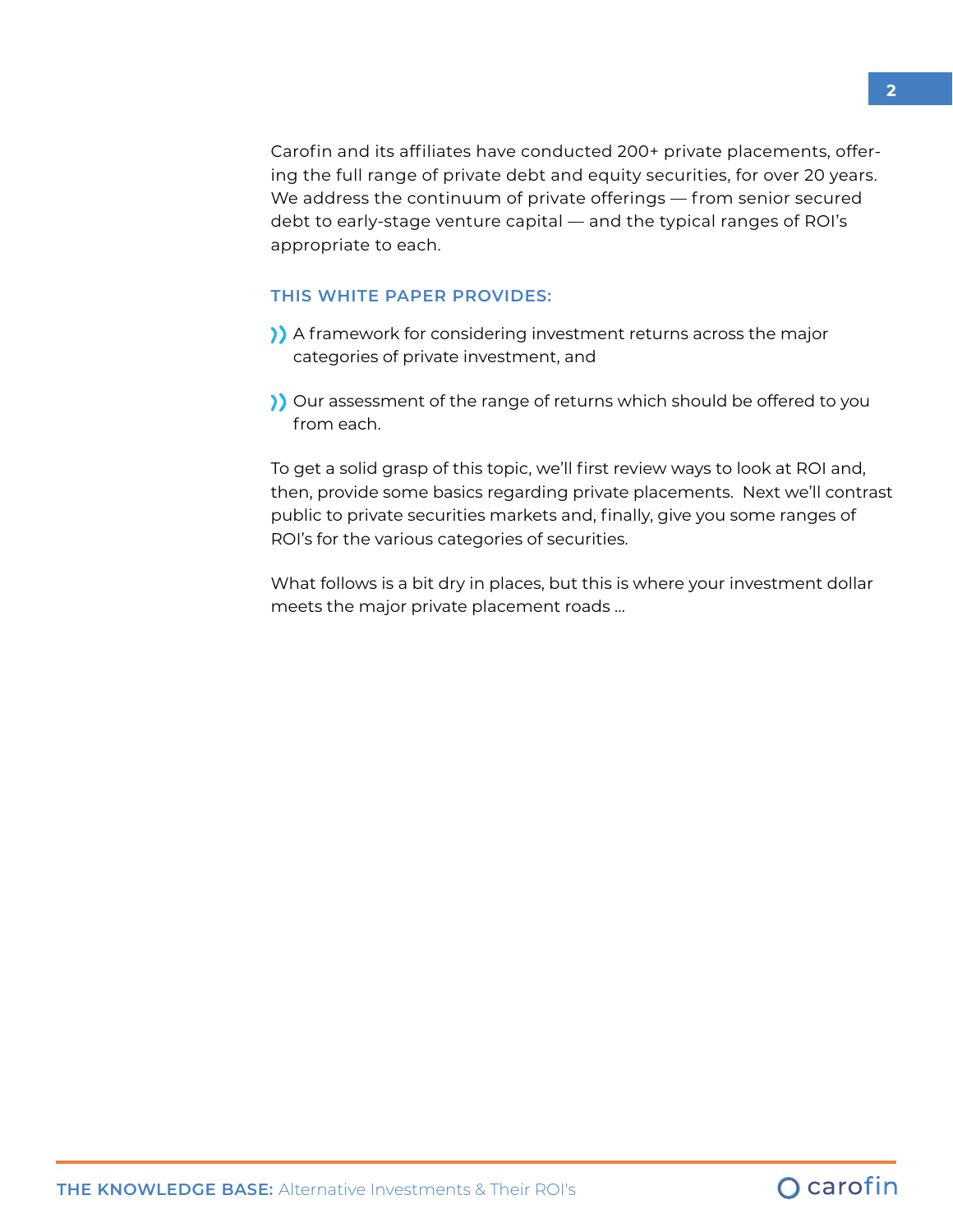## **Ways to look at Return on Investment**

First things first … let's make sure that, when we're talking about a Return on Investment (ROI, return or yield), we're saying the same thing. Applying the right math consistently is essential. It's also important to prioritize the type of return which best reflects the terms of the investment (particularly short-term vs. long-term investments).

Calculating investment returns can be simple — or challenging — depending on the type of ROI being considered. While you don't need to memorize the mathematic equation for an Internal Rate of Return (IRR), you should understand the underlying differences between an IRR and alternative methods for determining the yield on a particular investment.

While IRR is the standard against which returns are measured by investment professionals, other measures have their place, since you "can't eat" an IRR (see below). Here are the most common ways to measure investment returns, starting with the easiest and finishing with IRR.

- **Cash-on-cash Return** As the name suggests, this is a money-in / money-back calculation with no allowance for the time the capital is committed to the investment. You simply divide the money you eventually get back (Principal plus any additional form of cash or other consideration) by the amount of money you invested (the Principal). Cash-on-cash returns are expressed as a multiple of the principal (e.g., "I got back 5.5X" or "I made 5.5 times my money").
- **Simple interest return or geometric average** Again, it's easy to calculate. You take the total investment income (only the income) over the life of the investment, divide this figure by the principal invested and then divide this result by the total term of the investment (years or fraction of years). This is expressed as an annualized percentage rate, such as 14.2%.

Straight line calculations (simple interest returns) are useful for estimating what an investment delivers over a short period (less than one year). They

*Financial terms used herein are more fully defined in the Carofin's Glossary of Investment Terms*

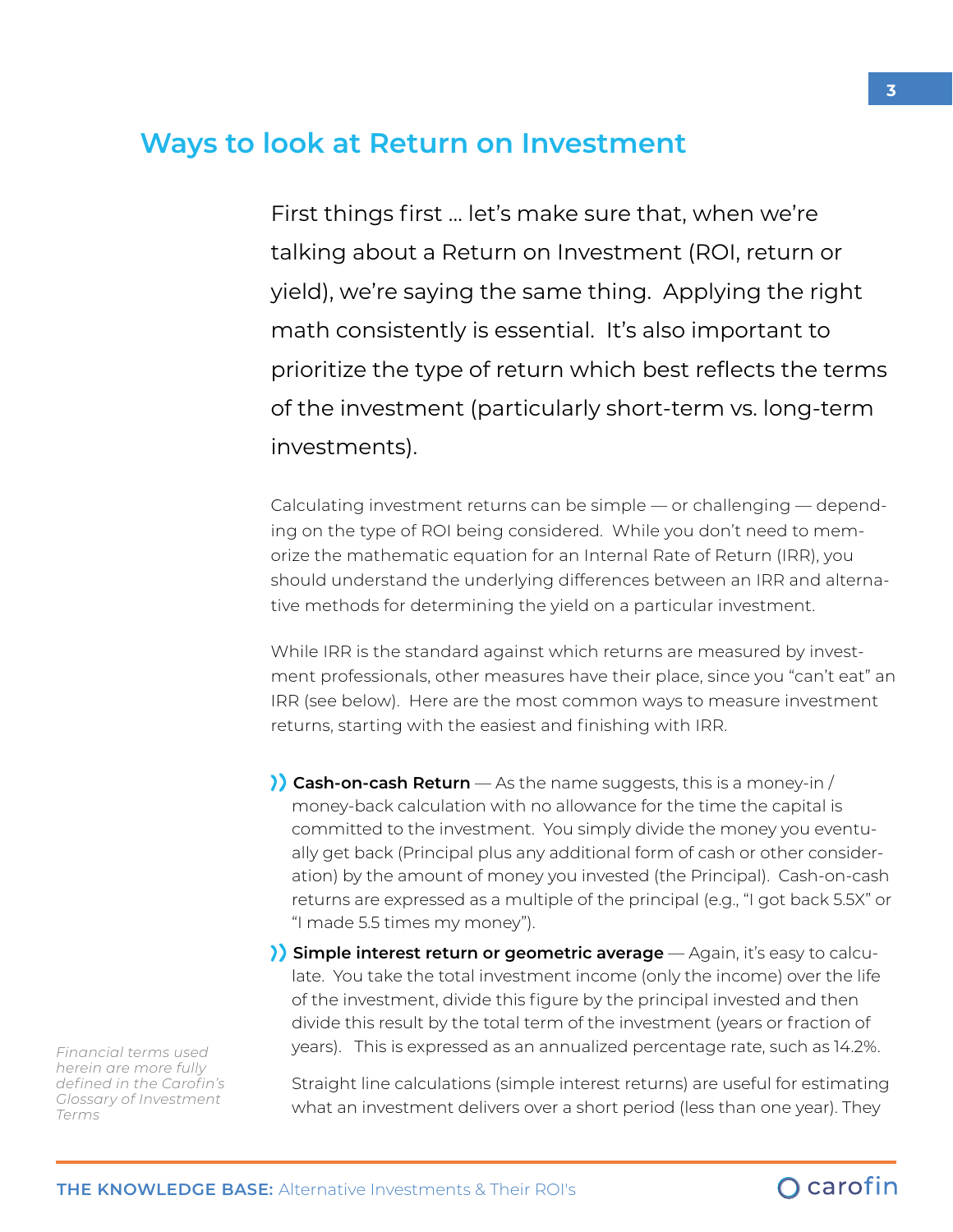aren't adequate for multi-year investments given "time value of money" considerations. For example: Are the returns received early on, consistently over the life of the investment (through the notes' interest payments) or at the end of your holding period (a capital gain of longer than one year)? When is the principal you invested actually returned - over time (amortization for debt investments) or as a note's bullet maturity or a stock's redemption at the end of the investment? These considerations make IRR the best standard of measurement for most longer-term investments.

**I** Internal Rate of Return (IRR) — IRR should be the form of yield you use to evaluate private investments (with a few caveats below) because IRR's account for the timing of the returns you receive, which vary significantly from one private investment to another.

While it sounds a bit theoretical, an IRR is a…

*Discount rate (an annualized percentage) at which the net present value of costs of the investment equals the net present value of the benefits of the investment.* 

Put another way, it's a way to contrast what you may receive in the future versus doing nothing ("staying in cash").

#### **HERE'S THE MATH! THE FORMULA FOR CALCULATING AN IRR IS:**

$$
\sum_{t=0}^{T} \frac{CF_t}{(1 + IRR)^t} = 0
$$

#### **Where:**

**T** = Holding Period

**t** = Each period **CFt** = Cash Flow for each period **IRR** = Internal Rate of Return

Fortunately, we have spreadsheets and calculators to run this calculation. Calculating an IRR long-hand is an iterative process where multiple calculation cycles are required to get you ever closer to the IRR, but probably not to

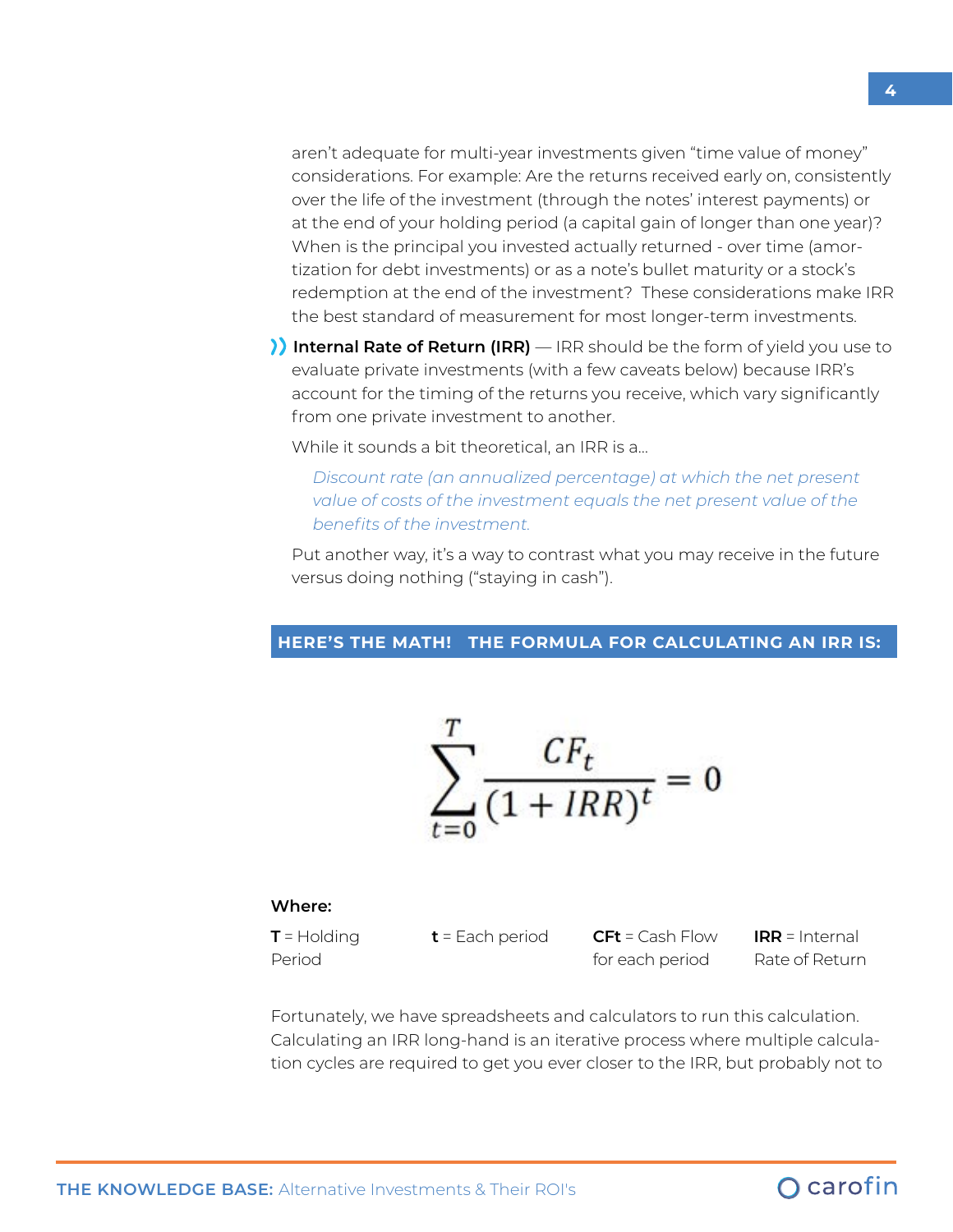an exact figure. It's a question of the accuracy required — three significant digits usually suffice for most investments.

Importantly … you should know (most people don't) that this calculation assumes that the "reinvestment rate" for returns received during the investment period also equals the IRR. However, for a higher yielding investment (say, greater than 10%), this probably is unlikely, so the IRR calculation isn't perfect. But it's still arguably the best ROI measure there is. If you really want to become an expert, read the investment classic, "Inside the Yield Book" by Liebowitz, Homer, Kogelman and Bova.

Another very important note … IRR's can be deceptive, since an IRR much better reflects risk/return for longer investment periods than for very short ones. For example:

- A 2 percent return, achieved through a cash payment over a 30-day investment, is a 24% IRR (again, IRR's are reported on an annualized basis) — but it's still only a 2% cash-on-cash return.
- You took 100% of the risk in making the investment but only made a 2% cash-on-cash return!
- Contrast that to a one-year investment with the same monthly returns (12 in total) where you took the same 100% risk upfront but actually received a 24% cash-on-cash return.

Hereafter, we'll use IRR when contrasting the yields on various investments, but always also consider the term of the investment to assure that IRR is the best ROI measure to use.

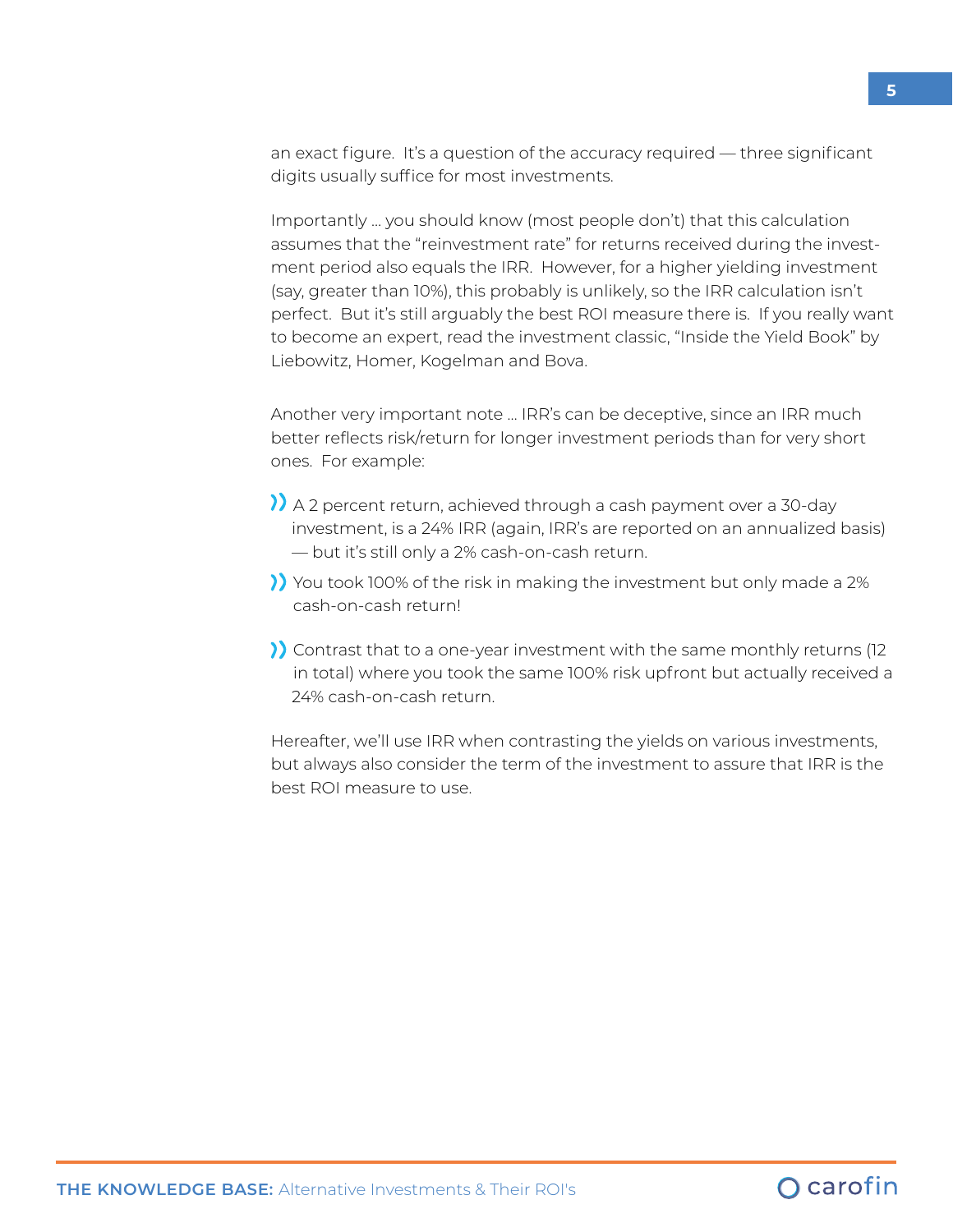## **What is a Private Security?**

Just to be sure we're clear when talking about a private placement or private offering …

Private placements are offerings of securities that are exempt from the public registration requirements of the Securities and Exchange Commission (SEC). The Federal law authorizing private placements is Section 4(a)(2) of the Securities Act of 1933. For more information, please see "*[What is a Private Placement](https://carofin.com/knowledge-base/investor-support/what-is-a-private-placement/)*."

Private investments are traditionally offered in a non-public manner (i.e., without public advertising) and sold only to larger Investors such as private investment funds and insurance companies. With the JOBS Act of 2012, a growing number of individual investors are beginning to participate in the private market (hence this white paper).

Virtually any type of security can be offered through a private placement, including debt (such as Promissory Notes) or equity interests (e.g., common stock, preferred stock or membership interests in a Limited Liability Company). Investment in privately placed securities offers Investors a significantly expanded universe of investment alternatives.

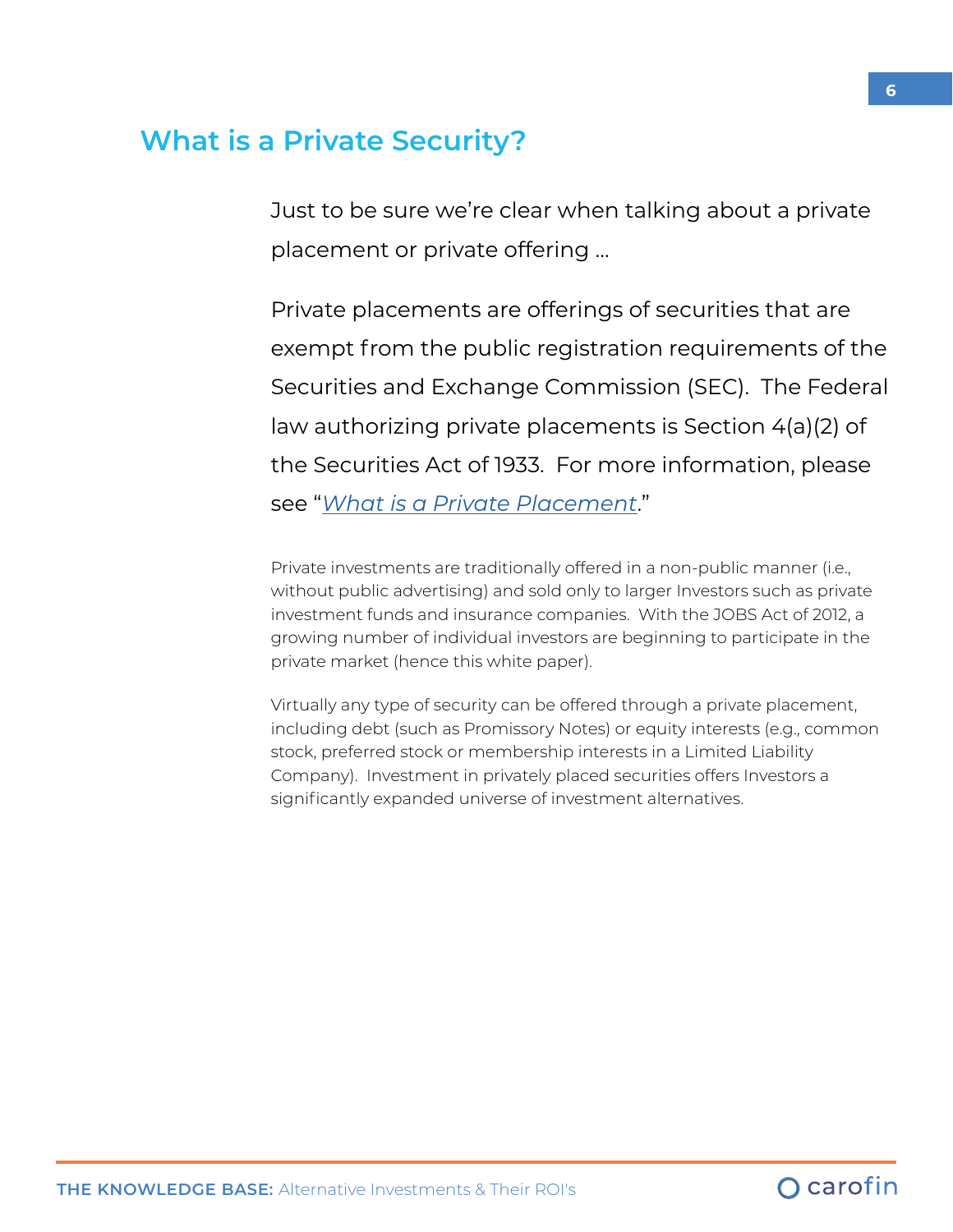## **Contrasting the Public Markets to Private Investment**

Public securities markets have evolved in ways facilitating both the initial issuance of publicly registered securities and their subsequent "secondary trading" while they are outstanding. The most well-known exchanges for public stocks include the New York Stock Exchange and NASDAQ for U.S. equities and the institutional "bond markets" for government and corporate debt in its many forms (e.g., bills, notes and bonds).

Public securities are traded on a secondary basis after they have been issued; private investments are not. In order to facilitate an active secondary market, some infrastructure is essential:

**Financial Accounting Standards** — Financial figures must be used in an accurate and consistent manner by issuers for investors to then conduct their analysis. Audited financials (following a GAAP standard in the U.S.) are required for publicly registered securities — audits are not required for private placements. Though some private issuers produce audited, or, at least, "reviewed" financial statements, many do not.

**A highly regulated system** — Everyone must play by some rules. Issuance, trading and ongoing disclosures to investors are tightly controlled and well defined for public securities — it is much less so for private placements (though they are still subject to U.S federal and state regulation and oversight with respect to fraud).

**Market makers** — Financial institutions (broker-dealers) buy and sell public securities, thereby creating a secondary market for the security after its initial issuance. Market makers are critical to public markets but generally do not exist for private placements.

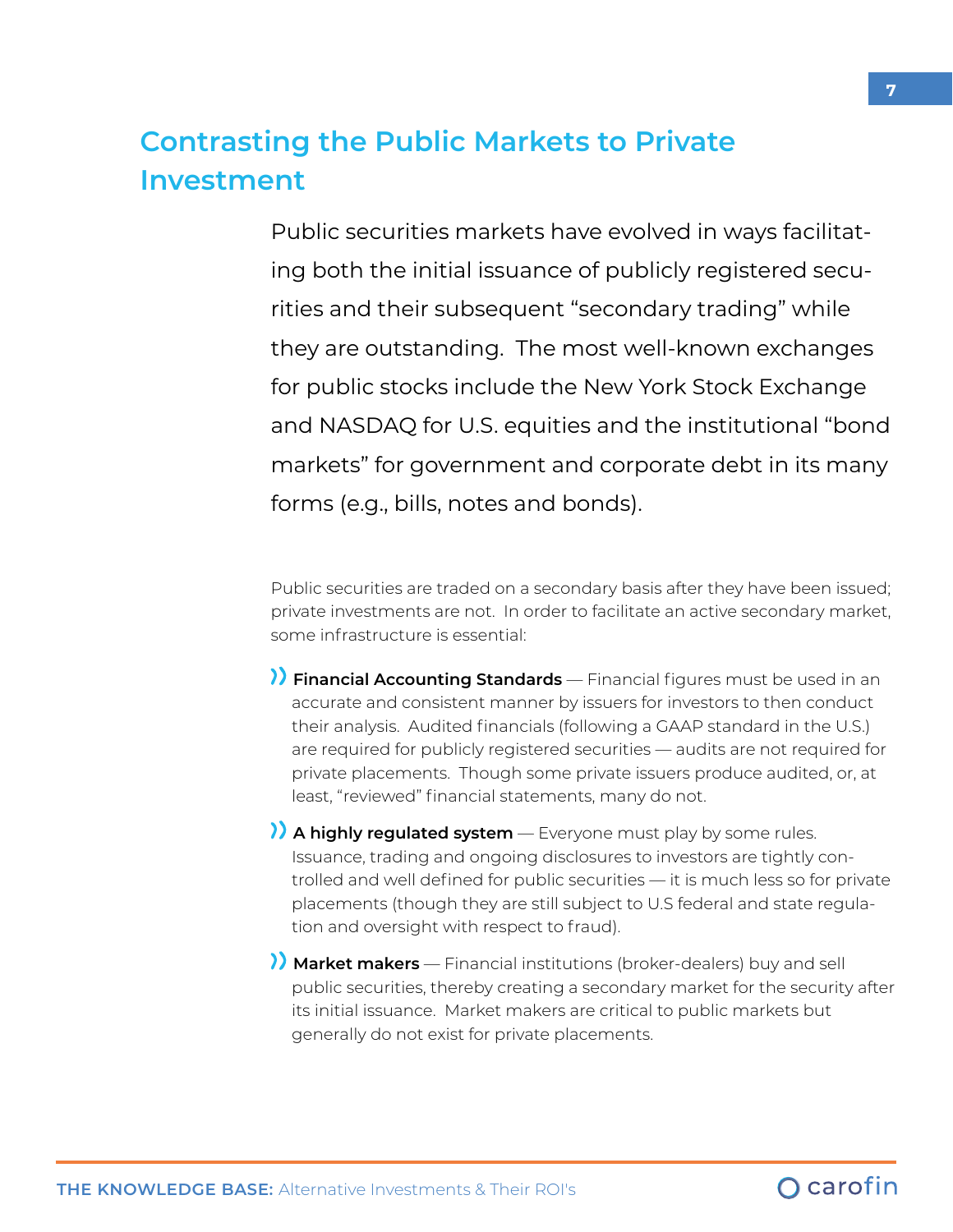#### **THIRD-PARTY ANALYSIS AND VALUATION**

For public stocks, this includes equity research from securities houses with buy/sell/hold recommendations. For public debt, rating agencies (e.g., Moody's, S&P, Fitch) publish "Investment Grade" or "Non-Investment Grade" ("junk or high yield") designations. While fundamental to the public markets, these forms of analysis are rare for private securities. With so many safeguards supporting public security investment, why would an investor consider private placements? There are quite a few reasons:

- **Higher returns**  Because they have much less liquidity, privately securities usually offer higher returns to investors than their publicly registered equivalents.
- **Less competition among investors**  With many discrete and smaller private placements, there are fewer investors at the table for most offerings. As a result, private investors are in a much stronger position to dictate new-issue pricing (i.e. the interest rate for notes, valuation for equity).
- **Less public market correlation**  Returns achieved from private placements are relatively "inelastic" relative to public market volatility (i.e., they don't move in lock-step with each other). Private new-issue pricing is negotiated between investors and issuers in a manner largely removed from prevailing interest rates or equity market valuations.
- **Absolute returns**  Private investments are made with an expectation that a specific return (an "absolute return") will be achieved, regardless of future public market conditions. Private security performance is directly tied to the fundamental financial performance of the issuer and to the structure of the security it issues — yields aren't tied to public market indices.
- **Better matching of security terms to investor needs** —Some investors need current income; some prioritize capital gains. The variety of issuance terms found in private placements offers investors a chance to better match what they need from their investments, including optimizing the tax treatment of the returns.
- **Potentially greater financial disclosure**  Though historical financial statements may or may not be audited, the issuer is able to disclose its financial projections and a lot of other detailed information, thus providing investors a deeper view of its expected performance. In general, investor disclosures for private offerings should be much more extensive than what a public issuer is allowed to reveal under S.E.C. regulations.

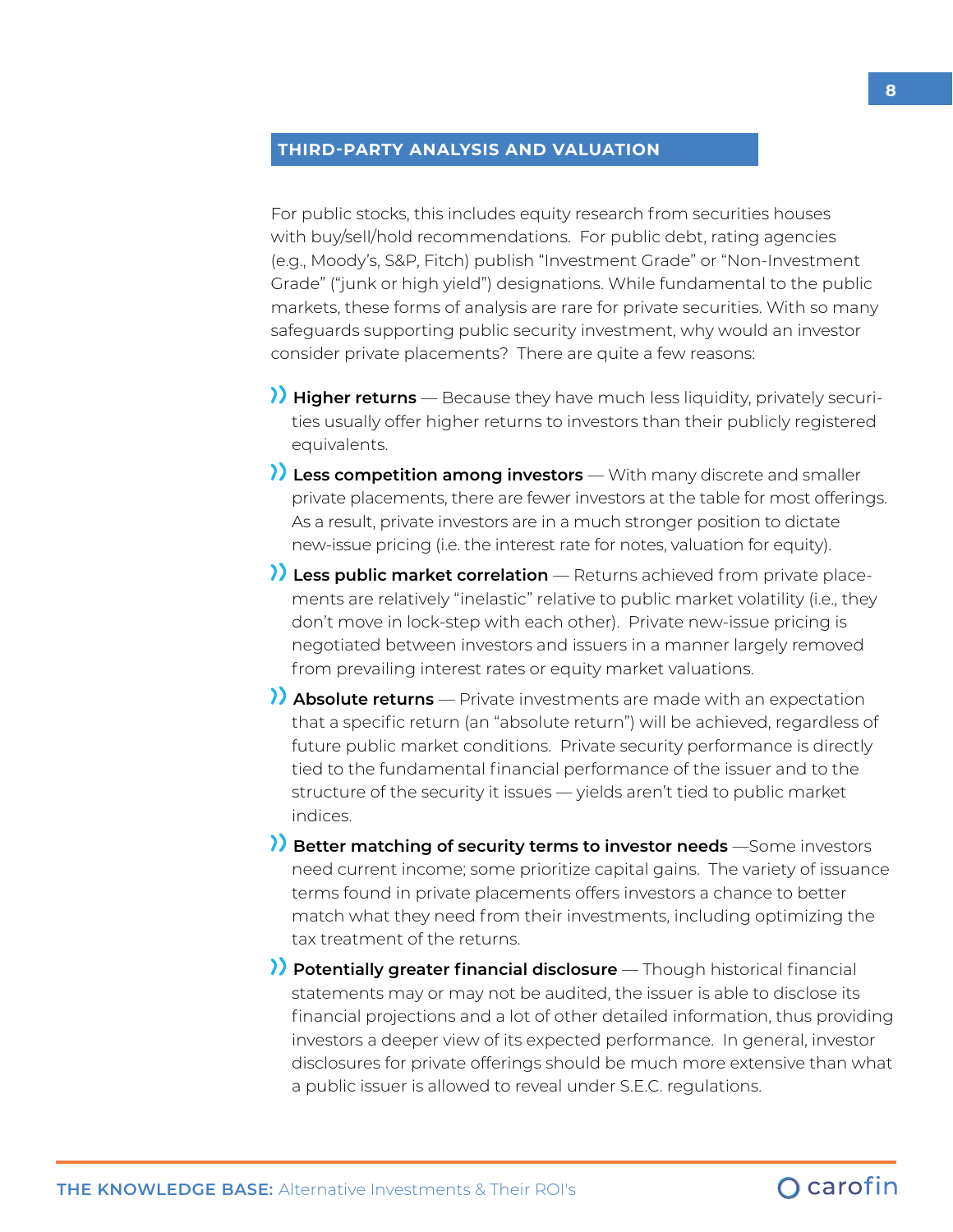## **Private Investments are Often Highly Structured**

Many privately placed securities are highly structured, meaning they contain numerous investment terms which can affect the performance of the investment in unexpected ways relative to common public security structures. All such terms are specified within the appropriate documentation for each security at the time of issuance.

Most of the time these terms advantage investors, but careful evaluation is needed to fully understand the risks and projected ROI's. For example:

- Equity dividends typically accrue when not paid currently, but they may accrue on a compounding basis or with no compounding. Compounding makes a significant difference to the realized cash-on-cash return over longer periods (like 5 years or more for a venture investment!).
- Debt investments may pay currently or accrue for a period, but does the accrued interest compound?
- How is principal repaid for a debt security through mortgage-style amortization, after a period of interest-only payments or only at maturity?
- Do detachable equity warrants come as part of an equity or debt investment? Can they be put to the issuer at some date? What is the exercise price of any warrants?

The complexity and varied nature of private security structures further points to IRR's, in most cases, as the best way to compare one investment alternative to another.

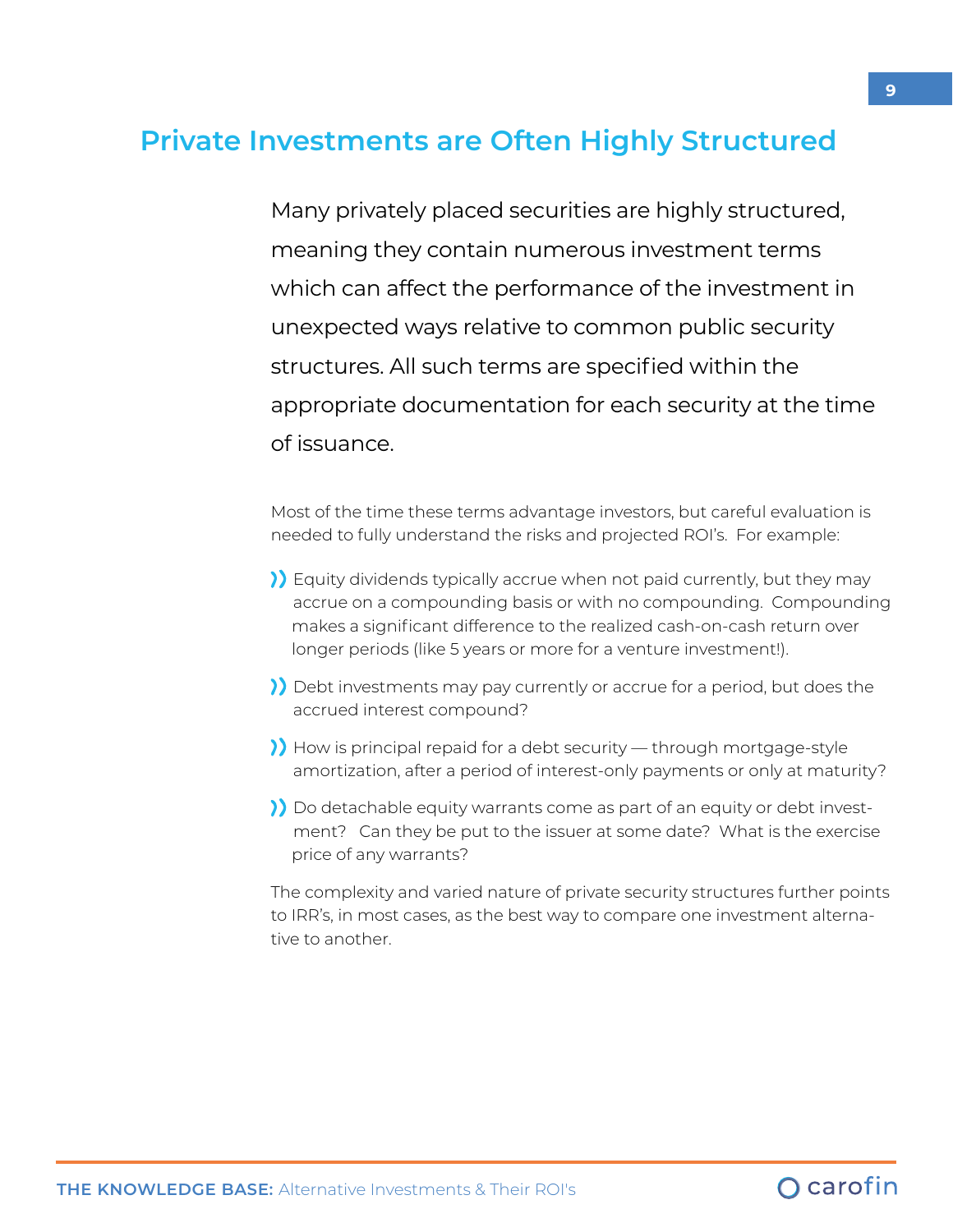## **Private Investments Categories & Typical Returns**

Like public securities, private placements generally fall into two broad categories: equity and debt. We break each of these into their most commonly encountered forms: venture capital and "Private Equity" for private equity (yes…it's used interchangeably) and senior debt and subordinated debt for private debt.

#### **VENTURE CAPITAL ("VC" – EQUITY INVESTMENTS)**

**Security Description** – An equity investment in a private company that **isn't consistently generating positive operating cashflow**.

For a venture-stage company to survive, it must either:

- **1.** Build a business that generates operating cash flow, or
- **2.** Raise more capital in the future to fund further losses (representing another form of liquidity risk for earlier investors).

Though companies from many industries issue VC, information technology and life sciences are the most frequently represented. However, any company that isn't consistently generating positive cash flow should be considered venture for risk/return evaluation purposes.

**Valuation Considerations** – This a world where capital raising by smaller companies is often very difficult, and investors more often dictate company valuations.

A good rule of thumb for early stage VC (*see the Carofin White Paper – "[Nine Leaps of Faith - 9 Key Questions for Evaluating Venture Stage](https://carofin.com/knowledge-base/white-paper/nine-leaps-of-faith-9-key-questions-for-evaluating-venture-stage-investments/)  [Investments"](https://carofin.com/knowledge-base/white-paper/nine-leaps-of-faith-9-key-questions-for-evaluating-venture-stage-investments/)*) is to expect at least: **60%+ IRR** = 10x return on investment in 5 years (a "10 bagger").

Companies that are later-stage ventures (later-stage VC) still require a relatively high projected ROI because they are still very risky. We recommend that the lowest expected return you should accept is: **35%+ IRR** =

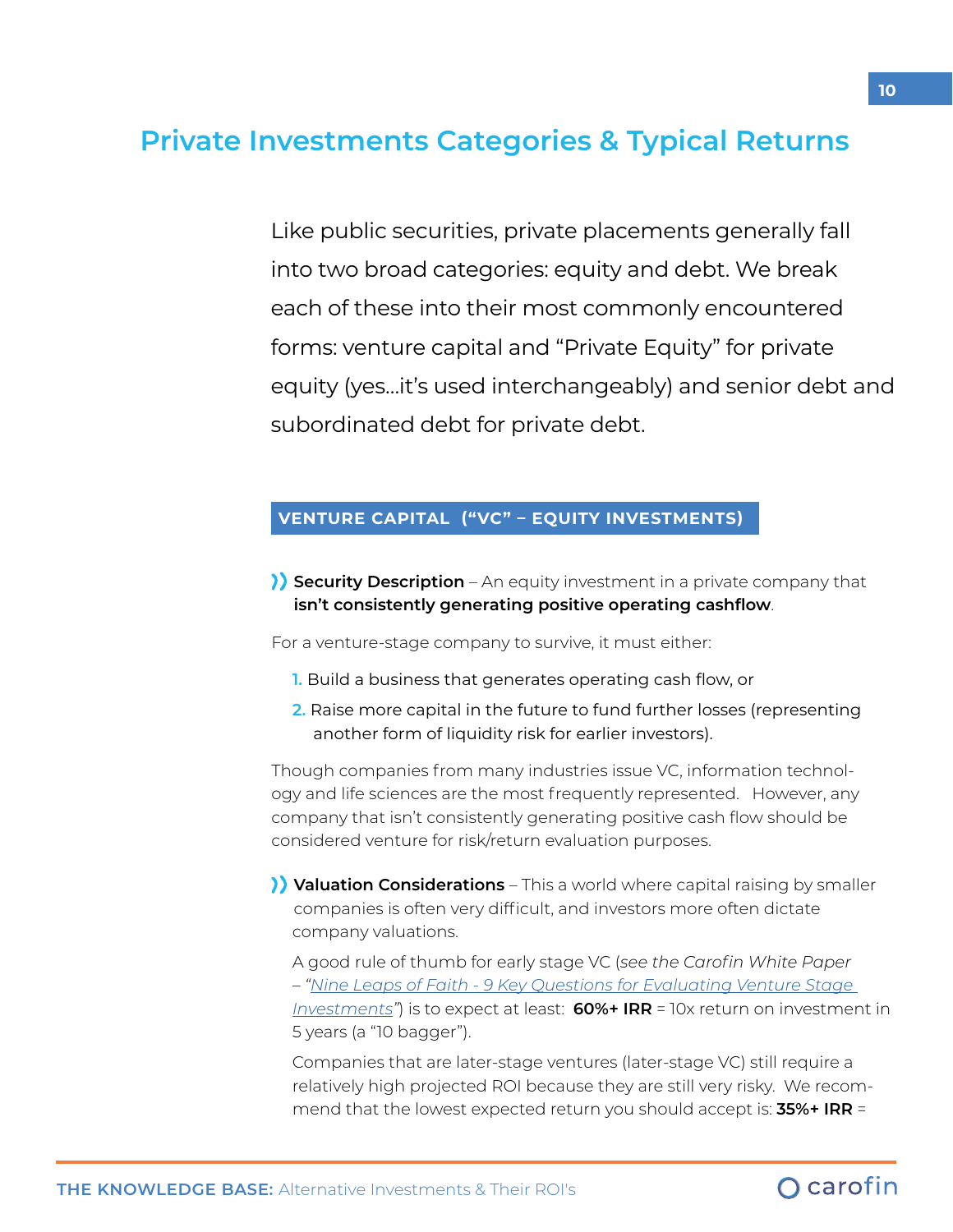4.5x return over 5 years.

Because VC investment is so risky, you must assume that many of your venture investments will fail. By requiring a very high projected return for each VC investment you make, you hope to still have a compelling overall return when your total portfolio is evaluated relative to other investment asset classes. A 35% IRR is a common target for venture capital fund portfolios.

## **PRIVATE EQUITY ("PE" – EQUITY INVESTMENTS)**

- **Security Description**  This is a bit confusing while the term can refer to any equity investment that is made privately, Private Equity Funds ("PE Firms") invest only in companies with **positive EBITDA** (earnings before interest, taxes, depreciation and amortization). This is the world of leveraged buyouts, recapitalizations, acquisitions, etc.
- **Valuation Considerations**  Illiquidity alone suggests that expectations are still relatively high, but, since so much capital is currently available for this type of investment by PE Firms, private equity investors face a more competitive environment than do VC Firms, particularly for larger transactions.

| <b>Issuer EBITDA</b>       | <b>IRR Expectation</b> | <b>Pricing Rationale</b>                                                                             |
|----------------------------|------------------------|------------------------------------------------------------------------------------------------------|
| $<$ \$2,000,000            | Around 35%             | Much like later-stage VC.<br>An inefficient market with<br>sporadic demand                           |
| \$2,000,000 - \$10,000,000 | $25%+$                 | Many "middle-market"<br>PE Firms are active in this<br>market, so it has more<br>competitive pricing |
| \$10,000,000+              | $20%+$                 | Highly competitive among<br><b>PE Firms</b>                                                          |

Here's our take on the PE market (as of September 2019):

So, even in the PE world, there can be competition among investors for a given offering, but there are still floors in terms of the absolute returns required by PE Firms.

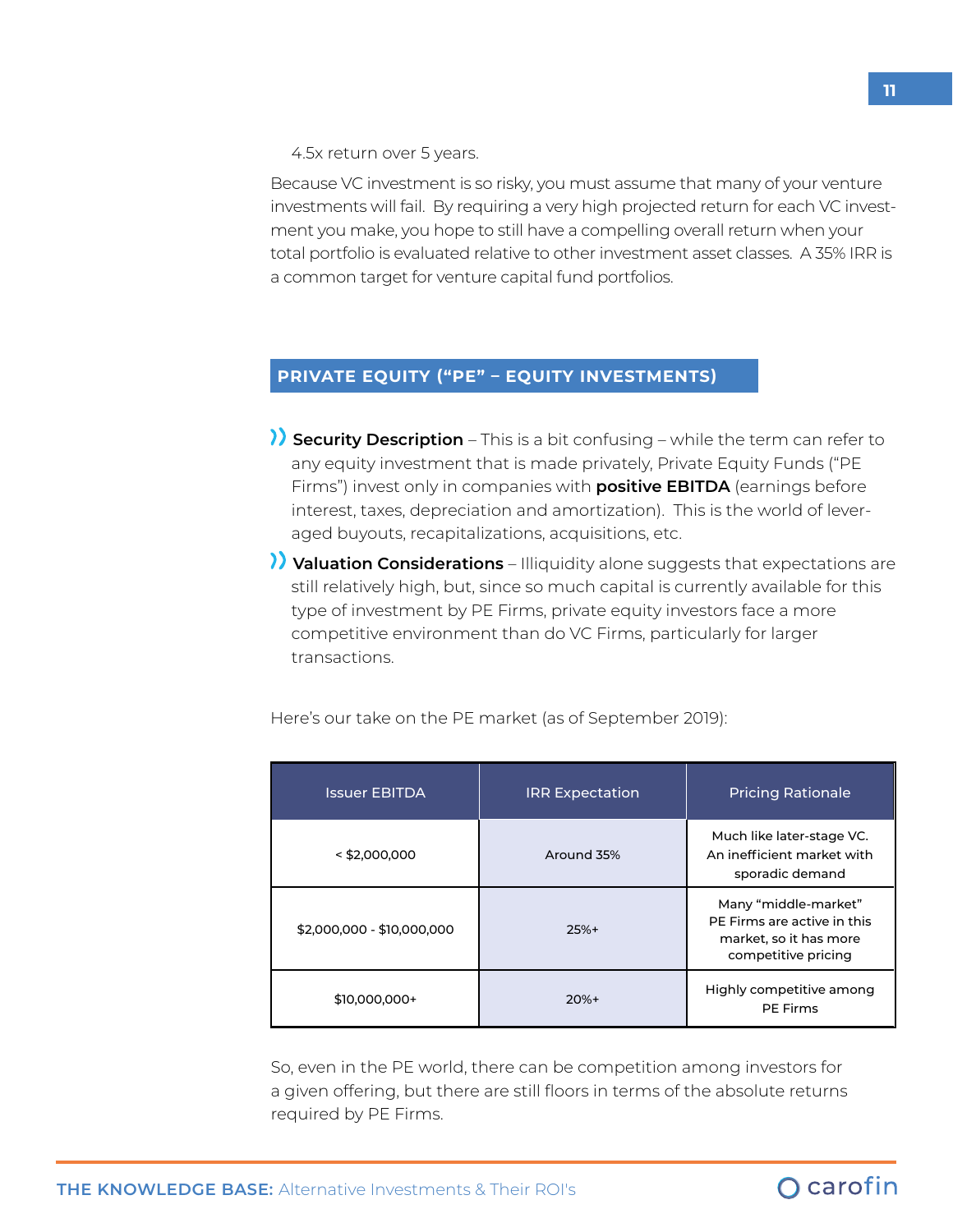### **SENIOR DEBT (LOANS & NOTES -- DEBT INVESTMENTS)**

- **Security Description**  Senior debt is the most senior form of security a company can issue. Investors in this class of security are first in line to be repaid by the issuer. Repayment comes either from the issuer's operating cash flow or from funds raised through the liquidation of Issuer's assets in case the business fails.
	- )) These loans and notes are often collateralized by assets of the issuer (making it senior secured notes), but sometimes not for companies with stronger operating histories (senior unsecured notes).
	- Companies which privately issue senior debt **often can't obtain less expensive bank loans.** Nevertheless, if they have adequate cash flow to service a private loan, borrowing represents a lower cost of capital than issuing equity.
- **Interest Rate Considerations**  The size and credit strength of the issuer will dramatically affect the interest rate it can command because so much capital has been assembled by "non-banks" (private debt funds of different descriptions). Like private equity, the bigger the enterprise, the lower the return the issuer typically needs to offer investors.

| <b>Issuer EBITDA</b>       | <b>IRR Expectation</b> | <b>Pricing Rationale</b>                                                                                                       |
|----------------------------|------------------------|--------------------------------------------------------------------------------------------------------------------------------|
| $<$ \$2,000,000            | 9% to 16%              | Greatly affected by asset quality (for use<br>as collateral), nature of revenue/earn-<br>ings, and financial covenant strength |
| \$2,000,000 to \$5,000,000 | 8% to 12%+             | Depends on asset quality, nature<br>of revenue/earnings and financial<br>covenant strength                                     |
| \$5,000,000+               | 7% to 10%              | Highly competitive among<br><b>PE Firms</b>                                                                                    |

IMPORTANTLY - While lenders to smaller companies can often demand interest rates above 16%, Carofin believes there is a limit to the amount of "current pay" interest a smart investor should expect an issuer to pay. With usurious interest rates, an issuer default becomes much more probable. If more yield is justified for the risk at hand, equity warrants, or a revenue share (for certain fast-growing companies), is a more appropriate way to achieve it.

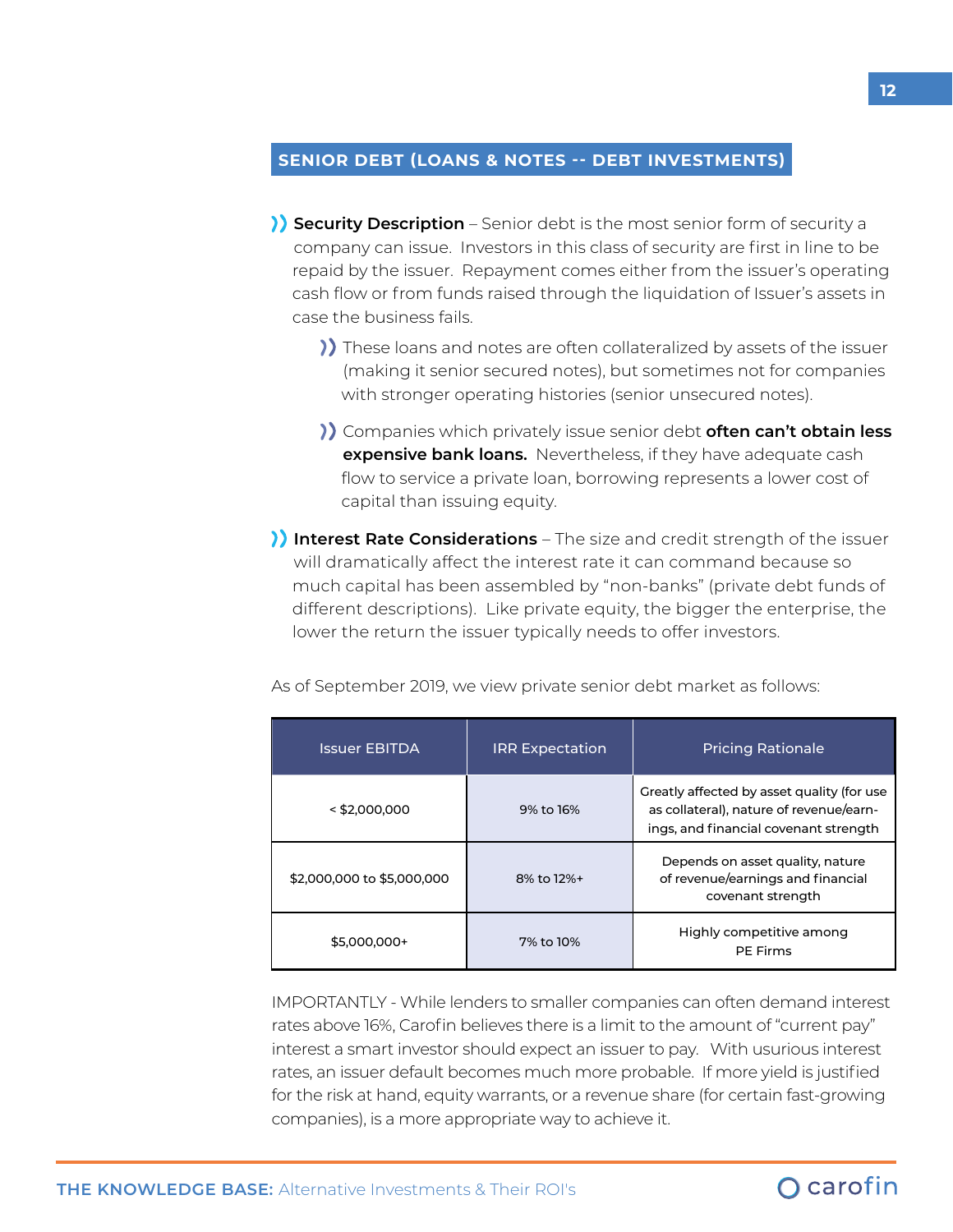## **SUBORDINATED DEBT ("SUB-DEBT" OR "MEZZANINE FINANCING" – DEBT INVESTMENTS)**

- **Security Description**  Cash-flow lending that is typically unsecured and **junior to senior debt in liquidation** preference. In other words, if the issuer's wheels come off and funds are raised through a sale of the issuer's assets, investors in sub debt are second in line, or "subordinated," to senior debt for repayment purposes. However, until they are fully repaid, they are still ahead of equity investors in the company.
- **Interest Rate Considerations** Like senior debt, the size and credit strength of the Issuer will dramatically affect the returns investors can expect.

The total return (again, the IRR) for this type of lending is usually achieved through a combination of an interest rate, which the Issuer pays currently, and value derived from a detachable equity warrant. The interest rate portion of the return usually falls in the 10% to 14% range. The equity warrants, with their put option to the issuer, is sized, priced and timed to add 5% +/- in annualized return to the lender's IRR.

| <b>Issuer EBITDA</b>      | <b>IRR Expectation</b> | <b>Pricing Rationale</b>                                                                        |
|---------------------------|------------------------|-------------------------------------------------------------------------------------------------|
| $<$ \$2,000,000           | 16% to 25%             | Historically achieved in all<br>mezzanine lending -- now only for<br>smaller companies          |
| \$2,000,000 - \$5,000,000 | 12% to 18%+            | An abundance of lender supply<br>and a low interest rate environ-<br>ment has pushed down rates |
| \$5,000,000+              | 10% to 15%             | Highly competitive among<br>mezzanine lenders                                                   |

We currently see sub debt pricing as follows:

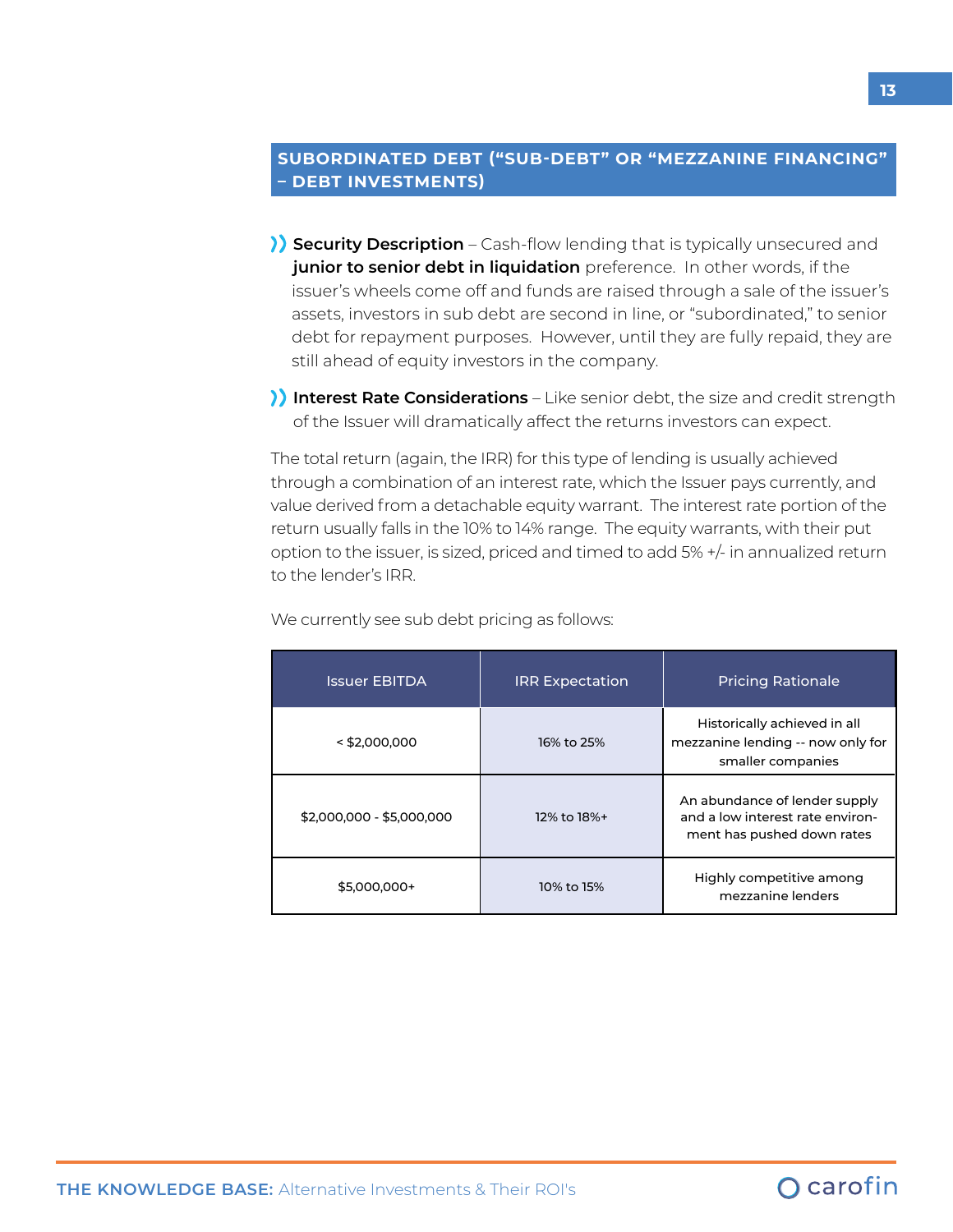## Conclusion

The stage of the issuer, the type of security it issues, and investor competition for a given investment opportunity will ultimately drive what's available to investors from a private placement. Like any other asset purchase (a house, car, etc.), a security's valuation or interest rate will be driven by what investors are willing to accept.

> For larger Issuers, institutional capital abounds, and expected ROI are, ironically perhaps, much lower than for smaller Issuers. It is estimated that over \$1 trillion of "dry powder" is now sitting in private investment funds, and the economies of managing a larger fund suggest that they must invest in relatively large transactions – hence the competition among investors.

Limited size offerings (less than \$5,000,000) by smaller companies represent a much less efficient market. Because they have fewer, easily sourced financing options, higher projected returns should be required by investors in these smaller deals.

Carofin is committed to improving investment standards for the Alternative Investment community, and we hope that you find this information helpful. Please tell us your experiences so we can share them with others.